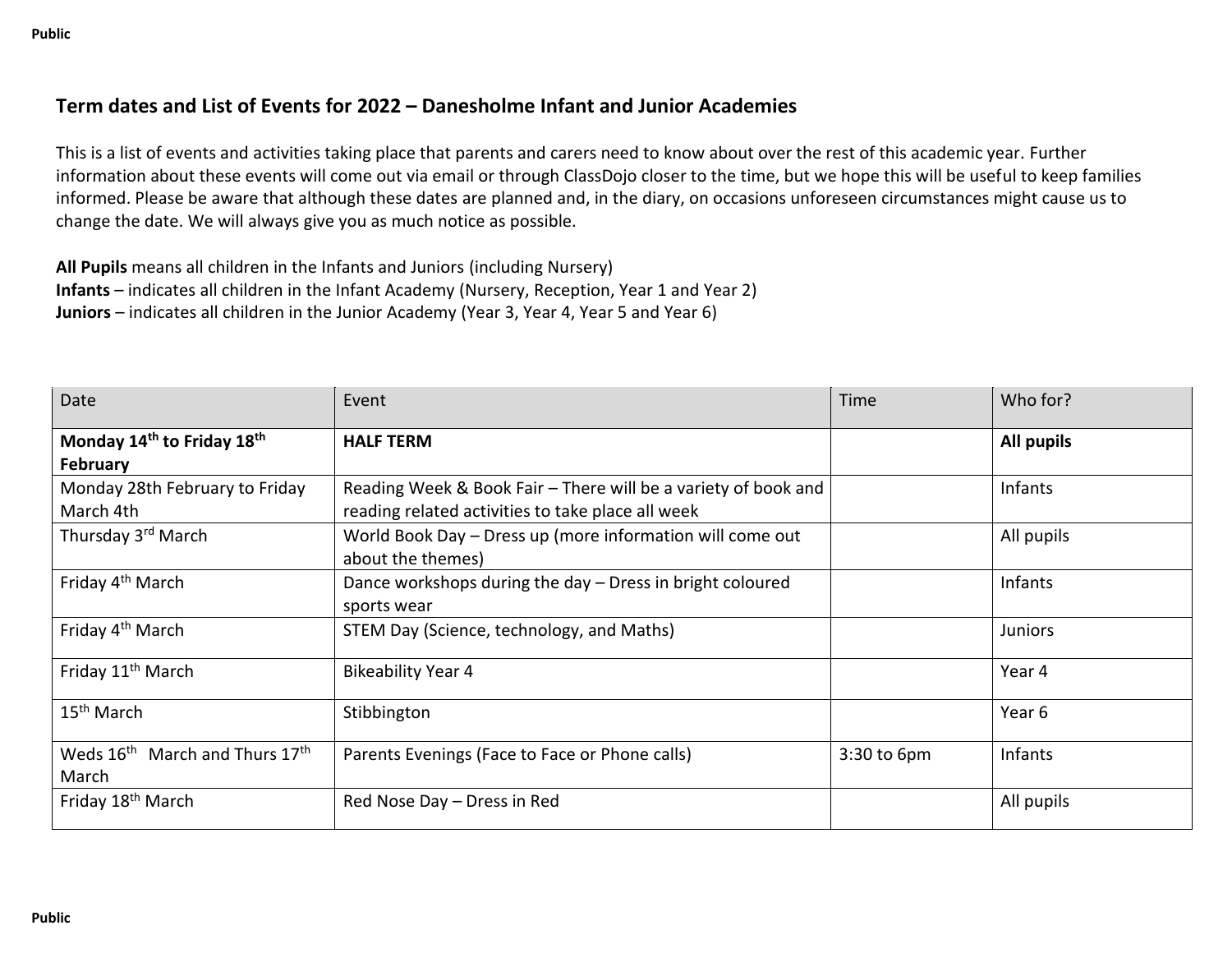| Friday 18 <sup>th</sup> March                                       | <b>Bikeability Year 4</b>                                                                           |                  | Year 4                       |
|---------------------------------------------------------------------|-----------------------------------------------------------------------------------------------------|------------------|------------------------------|
| Weds 23rd and Thurs 24th March                                      | Parents Evenings (Face to Face or Phone calls)                                                      | 3:30 to 6pm      | <b>Juniors</b>               |
| Friday 25 <sup>th</sup> March                                       | NSPCC Number Day. Children to swap classes and teachers<br>across both academies.                   |                  | <b>All Pupils</b>            |
| Monday 28 <sup>th</sup> March and<br>Tuesday 29 <sup>th</sup> March | Year 4 Performance                                                                                  | 9.30am<br>1.45pm | Year 4 Parents and<br>Carers |
| Wednesday 30 <sup>th</sup> March                                    | Year 6 SATS meeting for Parents                                                                     | $6.00 - 6.30$ pm | Year 6 parents only          |
| Friday 1 <sup>st</sup> April                                        | TT Rockstars Day - Times tables focused activities. Dress up as<br>a rock star.<br>Last Day of Term |                  | <b>All pupils</b>            |
| Wednesday 20 <sup>th</sup> April                                    | <b>Children back to school</b>                                                                      |                  | <b>All pupils</b>            |
| Wednesday 27 <sup>th</sup> April                                    | <b>Y6 Residential Parent Meeting</b>                                                                | $5pm - 5.30pm$   | Year 6 parents               |
| Monday 2 <sup>nd</sup> May                                          | <b>Bank Holiday - School Closed</b>                                                                 |                  | <b>All pupils</b>            |
| <b>Throughout May</b>                                               | Year 2 SATS Assessments                                                                             |                  | Year 2                       |
| Monday $9^{th}$ – Thursday 12 <sup>th</sup> May                     | Year 6 SATS Assessment week                                                                         |                  | Year <sub>6</sub>            |
| Friday 13 <sup>th</sup> May to Monday 16 <sup>th</sup><br>May       | Year 6 Manor Adventure residential                                                                  |                  | Year 6                       |
| Friday 27 <sup>th</sup> May                                         | SCHOOL CLOSED (Extra day off for the Jubilee Bank Holiday)                                          |                  | <b>All pupils</b>            |
| Mon 30 <sup>th</sup> May to Friday 3 <sup>rd</sup> June             | <b>HALF TERM</b>                                                                                    |                  | <b>All pupils</b>            |
| Monday 6 <sup>th</sup> June                                         | Training Day - school closed to all pupils                                                          |                  | <b>All Pupils</b>            |
| W/b 6 <sup>th</sup> June                                            | Year 1 Phonics Screening                                                                            |                  | Year 1                       |